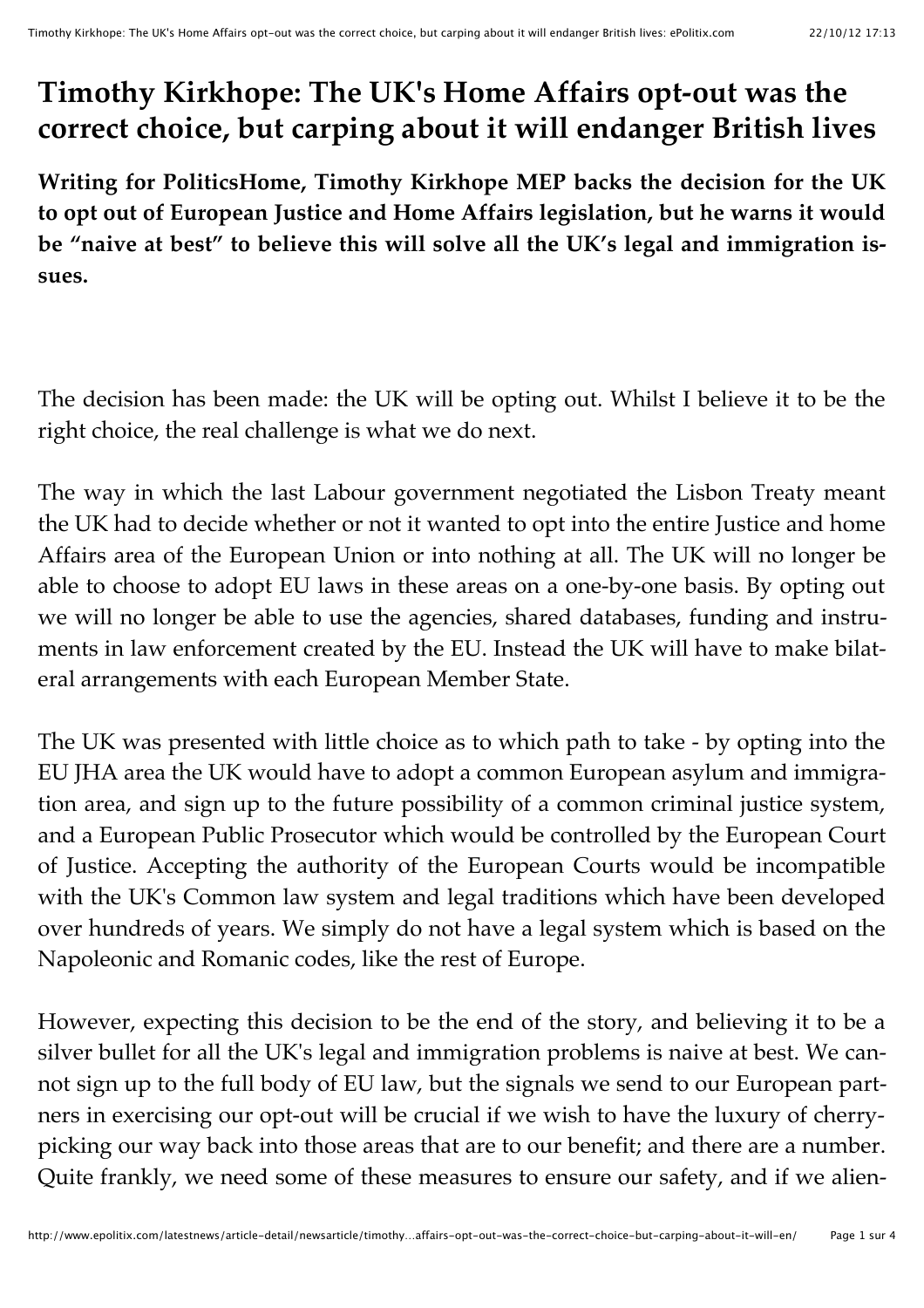ate other European leaders by using this opt-out as an opportunity to brow beat, then we will only be betraying our country's best interests.

Let us not be in any doubt that our two-way cooperation with our European allies has been - and will continue to be - imperative to protecting our country, apprehending serious criminals, and managing migratory flows on our doorstep. Likewise, it is important to point out that the intelligence and cooperation of the UK in this area is equally vitally important for other EU Member States.

Of course, these more positive elements of cooperation are not ones you will read about in most newspapers, and you will rarely hear them in a debate in the House of Commons. But they are incalculable. We will be able to find a great deal of common ground with other countries if we exercise this opt-out in a calm and reasonable manner both in Brussels, and for our domestic audience. However, in my experience of European politics, the one thing that stirs up resistance against a country is when it grandstands in front of its domestic audience and then comes cap in hand to Brussels trying to act as though there is a media blackout around the rest of Europe.

If the UK doesn't attempt to create an atmosphere of willing and good cooperation, the door could very easily be shut in our face, and so the shared data, cooperation in apprehending criminals, and coordinated efforts to control immigration pressures, will all stop overnight. At present the Director of Europol is British, the Chairman of Eurojust is British. In many pieces of legislation the standard template is based on the British standard. The influence we have, the positions we hold in areas of great interest to us could all end. But if presented in the right way, 2014 could present itself as a very real opportunity to positively redefine the UK's relationship with the European Union, and to create for ourselves a central role as a key player in future developments and negotiations in order to instigate reforms which are still needed. We can achieve nothing watching powerless, and voteless sitting in the wings of decision making.

\*\*\*\*\*

Take the European Arrest Warrant (EAW) as one example which is often raised in the media. Yes, there are cases where the EAW has not been used for the original intention of catching serious organised criminals and terrorists. That is why a proportion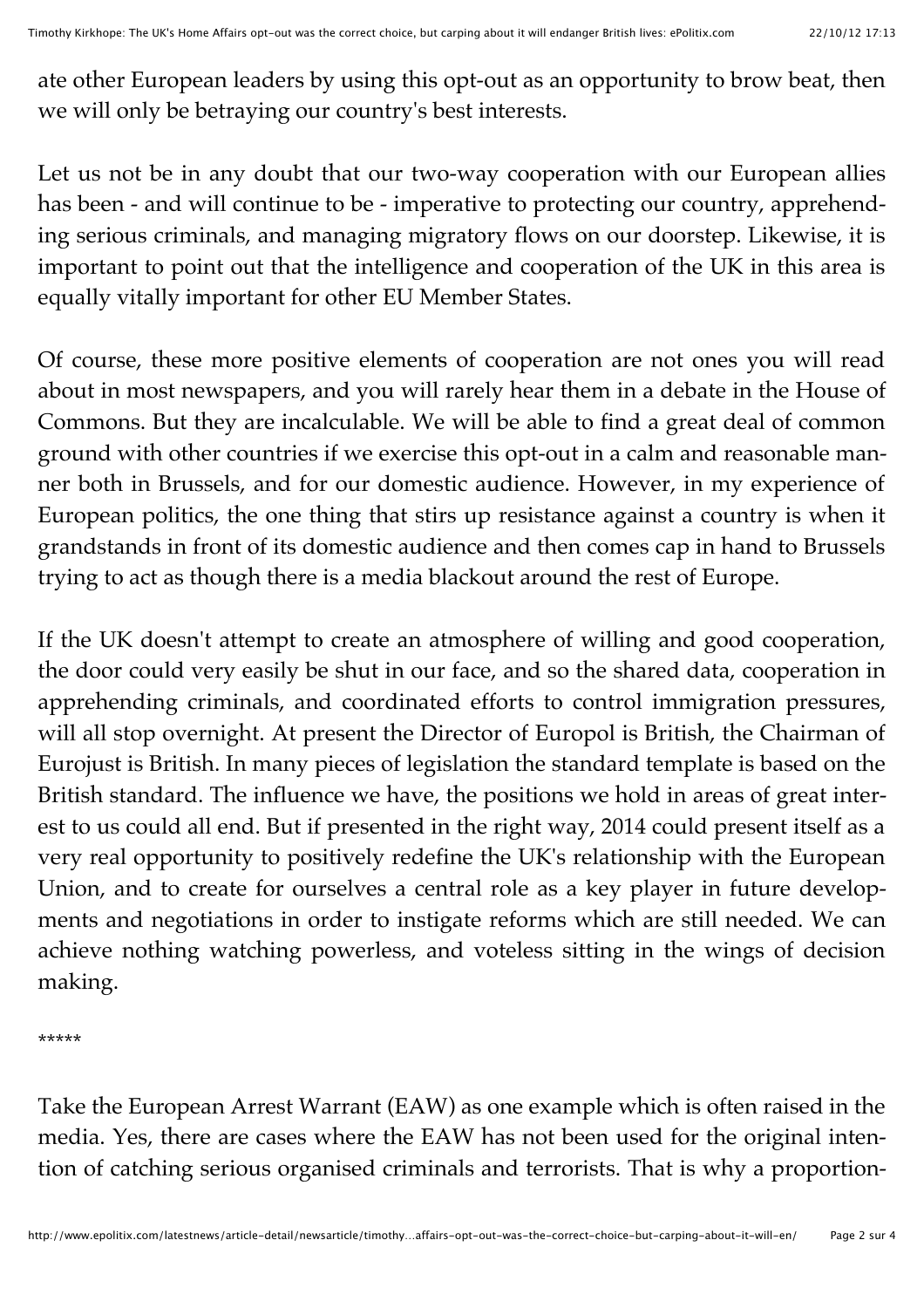ality clause is needed. The UK is one of the biggest recipients of EAW requests in the EU and it is true that some of these cases are comparatively menial - such as someone not paying for petrol. There have also been too many cases where it appears injustices are being done. By the way, such injustices are not exclusive to EU extradition procedures.

However, we also make use of the EAWs for major criminals and terrorists ourselves. You may not hear about them on a daily basis because of security restrictions but I doubt any Home Secretary could honestly say that these warrants have not been critical in bringing to justice people who mean major harm to our country.

I believe we would need to opt back in to the EAW. However, we should also use the opportunity as a means of negotiating reforms that address justified concerns. Let's leverage the fact that the UK is the recipient of 4,000 requests every year from other Member States, to push for reform. I believe this is possible if we adopt the right tone and build alliances. If we carp, we will be presented with three options by other European leaders: take it, leave it, or forget about it. None of these options would serve our interests.

The European Arrest Warrant is just one of any number of data sharing agreements in place that our government relies upon to control who enters our country and to track terrorists through their financial movements and their flights. This is further complimented by the Visa information System, parts of the Schengen Information System, the European Criminal Records Information System, and EUROPOL.

The loss of these systems will not only lead to a blackout of data on which many of our domestic security systems rely, it will also require us to set up new systems and mechanisms to replace those that we have lost. The costs have yet to be identified but discussions that I have had suggest that even to replace one system - the Schengen Information System - would cost several hundred million Pounds. Surely we have enough priorities for taxpayers' money in these hard-pressed times

Beyond catching criminals the European Union does much to protect British citizens. The EU has created a set of rights for European citizens, which protects them across the Union if they are ever accused of a criminal offence. This provides for a letter of rights, the right to translation and interpretation, and access to legal representation